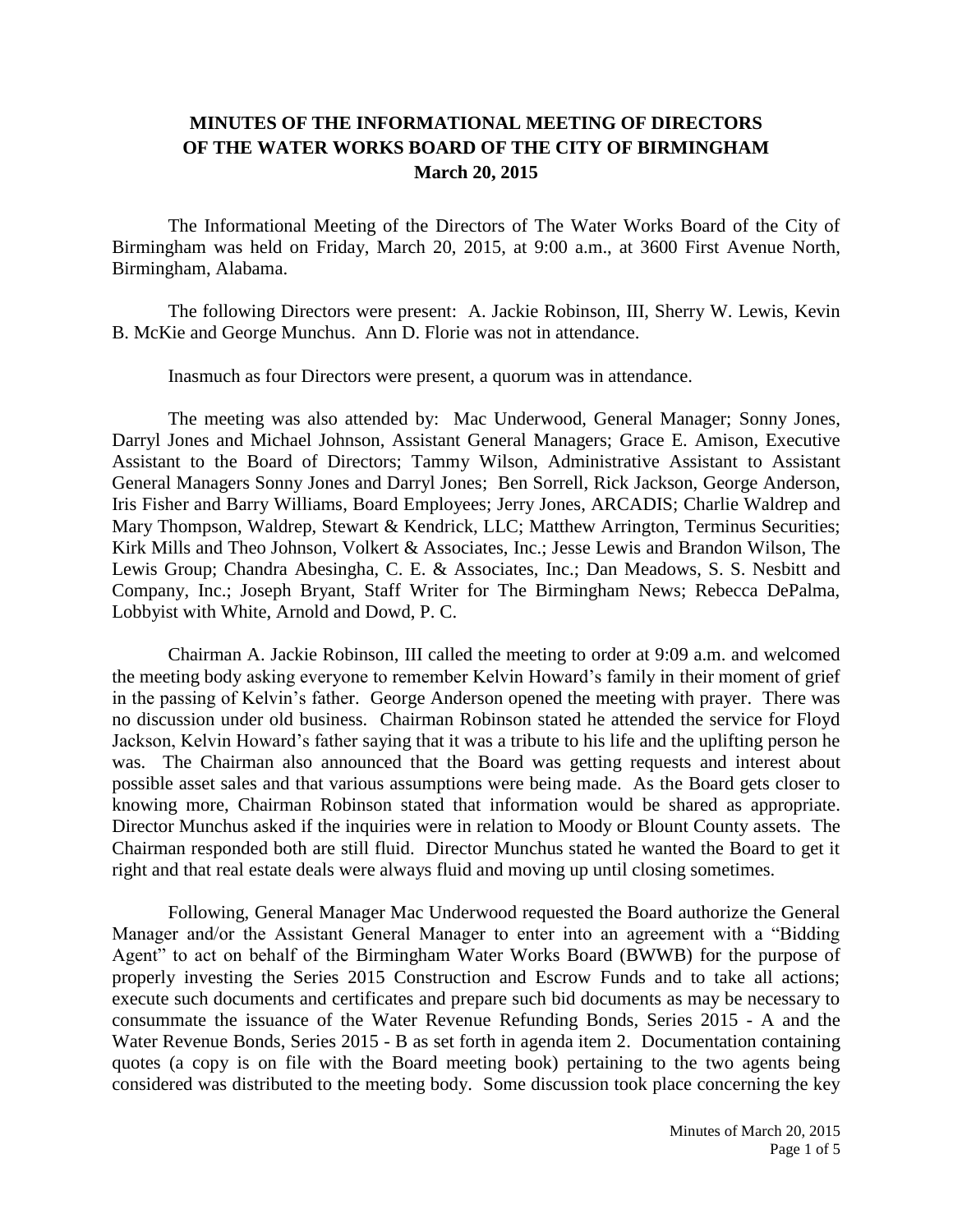points to note about the two agents, with Mac Underwood explaining. Municipal Government Investors Corporation (mGIC) has been doing business for us beginning in 2004 and Winters has been doing business for us beginning in 2011. George Munchus asked Mac Underwood to comment on which entity would be best to act as the bidding agent. The fact that mGIC bid and negotiated the transactions, led Mac Underwood to believe that mGIC would be the best choice to carry these transactions and interest rates over. Fee summaries were highlighted. Of note, all fees are paid by the provider (winning bidder) and they are reflected as a slight reduction of interest rate. George Munchus asked if there were any arbitrage issues for us. Michael Johnson stated no, the interest rates on our bonds are 3%, 4% and 5% and the yield in the market place is down around 1%. On a motion duly made and seconded, the following resolution was adopted:

"WHEREAS, The Water Works Board of the City of Birmingham (the "Board") is in the process of issuing its Water Revenue Refunding Bonds, Series 2015-A Bonds and its Water Revenue Bonds, Series 2015-B (together, the "Series 2015 Bonds") in order to refund certain outstanding debt of the Board and to borrow money for capital improvement to the Board's Water System (the "Series 2015 Improvements"); and, in connection therewith, will establish (i) one or more Escrow Funds (the "Escrow Funds") in order to provide for the refunding of the outstanding Bonds to be refunded, and (ii) a Construction Fund (the "Series 2015 Construction Fund") to pay for the Series 2015 Improvements, and

WHEREAS, the Board wishes to bid the investment of the Escrow Funds and the Series 2015 Construction Fund (hereinafter collectively referred to as the "Invested Funds") that will be in need of being invested; and

WHEREAS, the Board desires to appoint Municipal Government Investors Corporation as the bidding agent for the Invested Funds.

NOW, THEREFORE, BE IT RESOLVED on a motion duly made by George Munchus and seconded by Kevin McKie, as follows:

1. The Board hereby authorizes and appoints Municipal Government Investors Corporation to serve as Bidding Agent for the Invested Funds (the "Bidding Agent"), and authorizes the Bidding Agent to take all actions and execute such documents and certificates and prepare such bid documents as may be necessary to consummate the transactions contemplated therein. Resolution No. 6884 is hereby adopted by unanimous vote."

Mac Underwood reminded the Board that Staff would have quotes from the five or six companies on the Operating Fund money investing by next Thursday if we are able to secure them by the end of the day and at that time we will get them to the Board. Then hopefully it can be voted on in the Board meeting Friday according to Mac Underwood.

\* \* \* \* \* \* \* \* \* \* \* \* \* \* \* \* \* \* \* \* \* \* \*

Next, Assistant General Manager Michael Johnson was recognized to present the Finance and Administration Division Report for February 2015 in a PowerPoint presentation as set forth in agenda item 3. The Board was provided a copy of the presentation (wherein a copy of the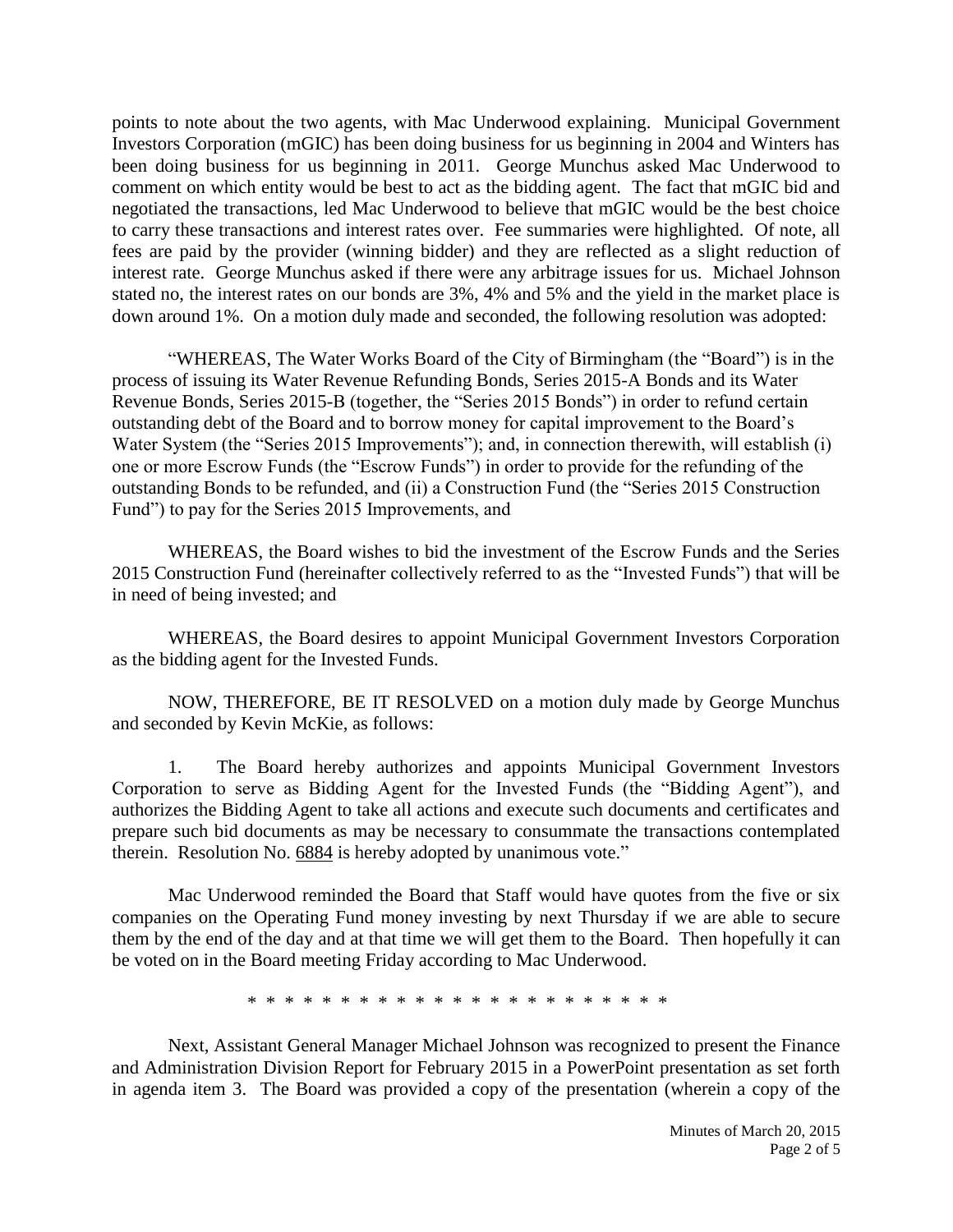presentation is on file with the Board meeting book). Assistant General Manager Michael Johnson reviewed and discussed the details as outlined in said report.

Assistant General Manager Michael Johnson reported that the total number of Active Customers billed through February did not have a significant change. Customer Metered Consumption other than raw water is down about 4%. U. S. Steel is above budget by 25% although we may see some changes there later. Mac Underwood added that Matthew Arrington was able to get the articles on U. S. Steel's additional investments to the rating agency before they went to committee, which was great news. For the month of February we are under budget by just under \$300,000.00 in Revenues. Expenses were under budget as well. Employee Healthcare Costs are over budget \$170,000.00 YTD, due to rising healthcare costs. Contractor and Paving Costs are under budget. Power Costs are over budget due to the increase in rates for power costs not budgeted and also a recent maintenance project contributed. Chemical, Labor and Overtime Costs are under budget. Meetings are being held monthly with Managers and Supervisors to identify changes and overages. Reserve Fund Balances are a little over \$88M. A Minority Participation Summary calculates to a little over 5%. IVR vs. Website Usage continues to grow. E-Check vs. Credit/Debit usage indicates continued increases. E-Billing statistics have continued to see increases with 23,231 customers on record through February 2015. There are 23,357 active HomeServe policies as of March 10, 2015. Michael Johnson added we are working to transition from Paymentus to Acculink. There is a Communication Committee Meeting scheduled for April  $14<sup>th</sup>$  or  $15<sup>th</sup>$  where we hope to bring an agreement for approval to cover Paymentus during the months of the transition period.

Following, Assistant General Manager Sonny Jones was recognized to present the Engineering and Maintenance Division Report for February 2015 in a PowerPoint presentation as set forth in agenda item 3. The Board was provided a copy of the presentation (wherein a copy of the presentation is on file with the Board meeting book). Assistant General Manager Sonny Jones reviewed and discussed the details as outlined in said report.

Under the CIP Metrics slide, Sonny Jones stated the forecasted budget amount is \$58,030,172.00 with actual expenditures through February 2015 being \$6,391,803.00. Capital Projects were highlighted with Sonny Jones stating Inland Dam Rehab investigation final analysis reports are in progress. Also, the weir design and monitoring system plans are under review. The Lake Purdy Dam Stability Study is making good progress and the 2015 budgeted amount is \$1.8M. The Carson Loop 6B project has a completion date of April 2015. The Carson Loop 6C budget for 2015 is \$5.3M. The Inland Marina design is complete. Capital Projects Scheduled for 2015 with cost estimates are; Carson Loop 6C - \$6,926,000.00, SAP Phase 2 - \$6,293,000.00, Shades Mountain Filter Plant Filter Improvements - \$6,580,000.00, Lake Purdy Dam Rehab - \$1,823,000.00, Inland Marina - \$1,100,000.00, Western Filter Plant Electrical Upgrades - \$1,529,000.00 and Inland Pump Station and Transmission Upgrades - \$1,888,000.00. Moving on to System Development Department's main replacement projects, Sonny Jones stated BWWB's scheduled 2015 projects total 40,000 feet. The amount of main replaced in February was around 16,605 feet. The total number of Cut and Cap Parallel Mains replaced in 2015 through February is 3,297 feet. Sonny Jones shared figures from the Distribution Department for February 2015; 312 leak orders were completed; outstanding leak orders in February totaled 29; the oldest leak in the system is February 10, 2015; and we repaired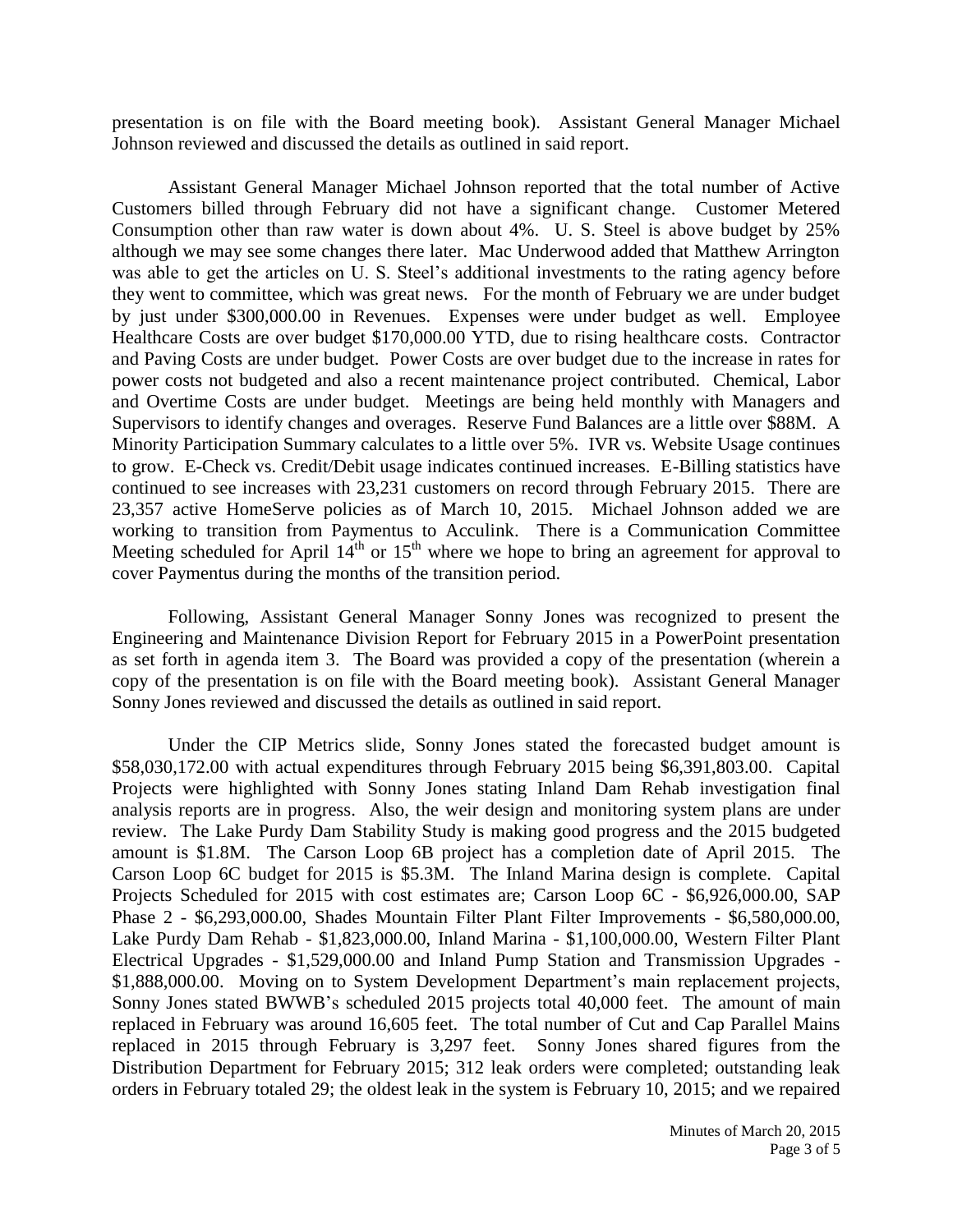or replaced 131 hydrants in February with them only being out of service 1 day. Incorporated into the presentation were a series of photographs taken of the progression of work on the road being built at Lake Purdy in conjunction with the Lake Purdy Dam Stability Study. Sonny Jones announced a proposed residential development with a park in the city of Vestavia which would possibly add more 70 to 95 customers to the BWWB system. We plan to meet with the mayor and developer as soon as possible to see what we need to get in the ground to be prepared for expansion in this area. Lastly, Sonny Jones referred to a binder that is produced every two years which is the 10 – Year Capital Plan by Project (a copy was provided to each Board Director). This is the road map for us and we meet to review this every two weeks. Also, this week the documents went out on the street for the new paving bid and also we broke the asphalt material out from that and bid it separately. We should have the results from those next month according to Sonny Jones.

Next, Assistant General Manager, Darryl Jones, was recognized to present the Operations and Technical Services Division report for February 2015 in a PowerPoint presentation as set forth in agenda item 3. The Board was provided a copy of the presentation (wherein a copy of the presentation is on file with the Board meeting book). Assistant General Manger Darryl Jones reviewed and discussed the details as outlined in said report.

Darryl Jones reported on the finished and raw water pumpage for February 2015. The cumulative finished water pumpage total for February is 5.857 billion gallons. The cumulative raw water pumpage total for February is 7.426 billion gallons. We track the rainfall every day and we have six sources we pull from. We are right on target for rainfall. Lake levels at both Inland Lake and Lake Purdy are full. The last 30 days looks very similar to what we did last year at the same time. USX started to see a drop in February. The power accounts are over budget for the month by \$53,346.00 and chemical accounts are under budget for the month by \$52,522.00.

Following, General Manager Mac Underwood highlighted an item on the agenda for the Regular Bimonthly Board of Directors' Meeting scheduled for March 27, 2015. We will be recognizing the Human Resources training team as Employees of the Month for their ranking of 24 out of 125 in the Top 125 Training Award. Other than that the remaining items are routine Mac Underwood stated.

Next, Matthew Arrington announced that Moody's and Standard & Poor's will be releasing credit ratings today, which is the National Score Card. One rating will be released at 12:30 and the other a couple of hours later.

Following, Charlie Waldrep stated he visited Kelvin Howard and his mother and he learned that Floyd Jackson, Kelvin's father, started a job right out of High School and worked there for 42 years.

Last, Director Lewis requested that a resolution be added and placed on the agenda for the next scheduled Board Meeting, March 27, 2015, to recognize former Director David Herring for his service on the Board, as is customary.